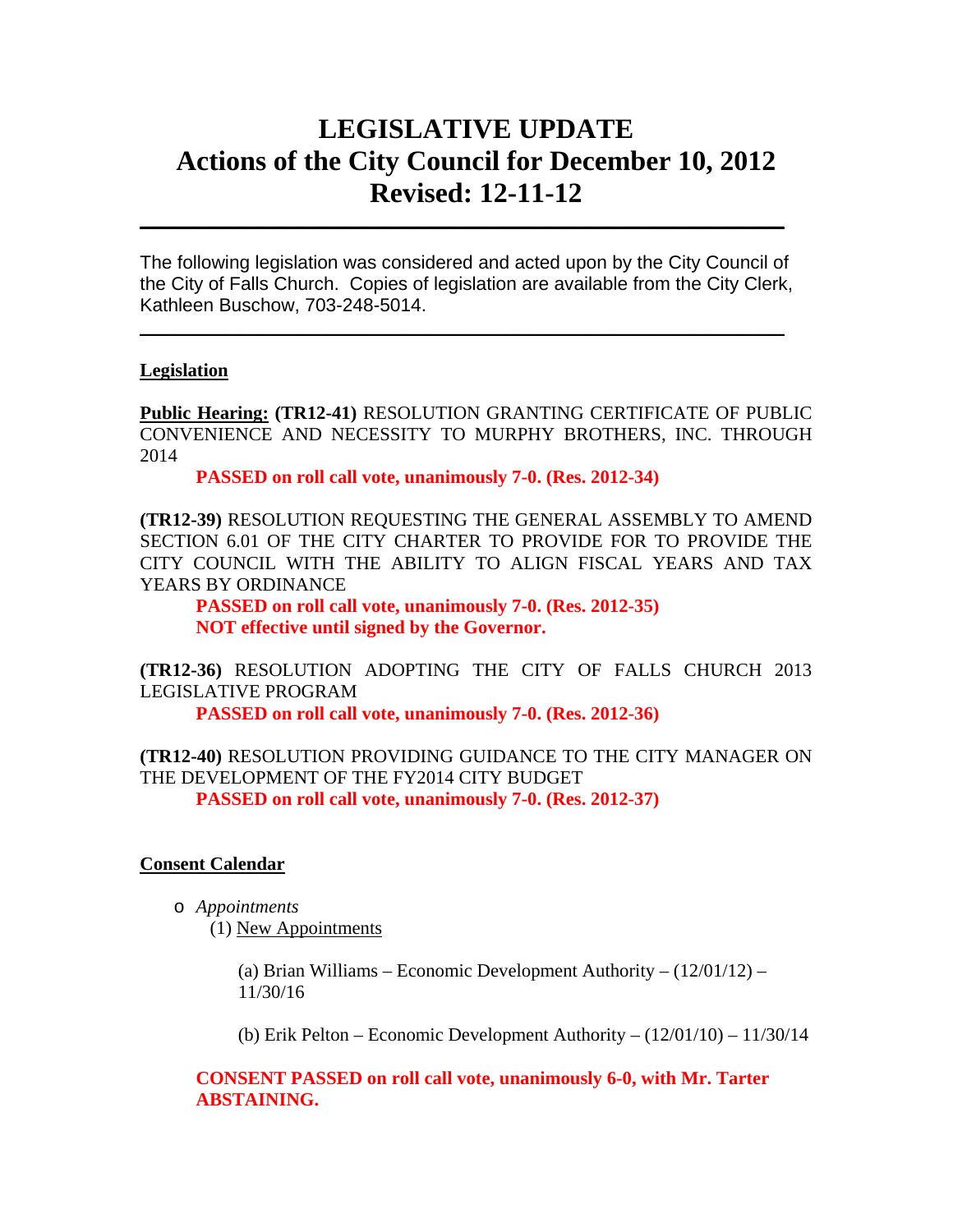## **Other Business**

### **Approval of Minutes** – None.

#### **Closed Session**

Prior to moving into Closed Session, Mayor Baroukh provided the following:

#### NADER BAROUKH DISCLOSURE

Post office lot, city center area, EDA property, Atlantic project, and Hitt/ Rushmark project.

While I understand that I am not required to make a disclosure, as a prudential matter, after extensive discussions with the City Attorney, pursuant to VA Code, §§ 2.2-3112 and -3115.G., I would like to disclose as a matter of prudence that:

1) Regarding the Post Office lot, EDA property, the Atlantic project, Hitt/Rushmark project, and city center area;

2) That (a) I own property at 243 Gundry Dr. and among other things I was a member of the Board of the Winter Hill Community Association and other groups and was a member of the major design team; and the my wife is President of the Association and (b) the

Association previously provided comments on the Atlantic project and I also provided comments; 3) I am a member of groups (including but not limited to homeowners) which may be affected by the project;

4) Based on my review and discussion with the City attorney and given that the project will affect the City as a whole with regard to, among other things, fiscal matters, planning, development, and housing policies, I believe that I can participate in the transactions fairly, objectively, and in the public interest.

Council went into Closed Session at  $9:10$  p.m. pursuant to  $\S 2.2-3711(A)7$ . Consultation with legal counsel and briefings by staff members pertaining to actual contract negotiation, where such consultation or briefing in open meeting would adversely affect the negotiating posture of the public body; and consultation with legal counsel employed or retained by a public body regarding specific legal matters requiring the provision of legal advice by such counsel. [City of Falls Church vs. Atlantic Realty]

Council came out of Closed Session at 9:38 p.m.

Mayor Baroukh noted his disclosure made prior to going into Closed Session.

**MOTION:** Ms. Barry MOVED, seconded by Mr. Kaylin, on the recommendation of the City Attorney, that the City Council authorize the City Attorney to settle the litigation styled *City of Falls Church, et al. v. Atlantic Realty Companies,* according to the terms and conditions discussed in Closed Session.

**ROLL CALL VOTE**: There being no further discussion, the Mayor asked the Clerk to call the roll on the motion:

Ms. Barry: YES Mr. Duncan: YES